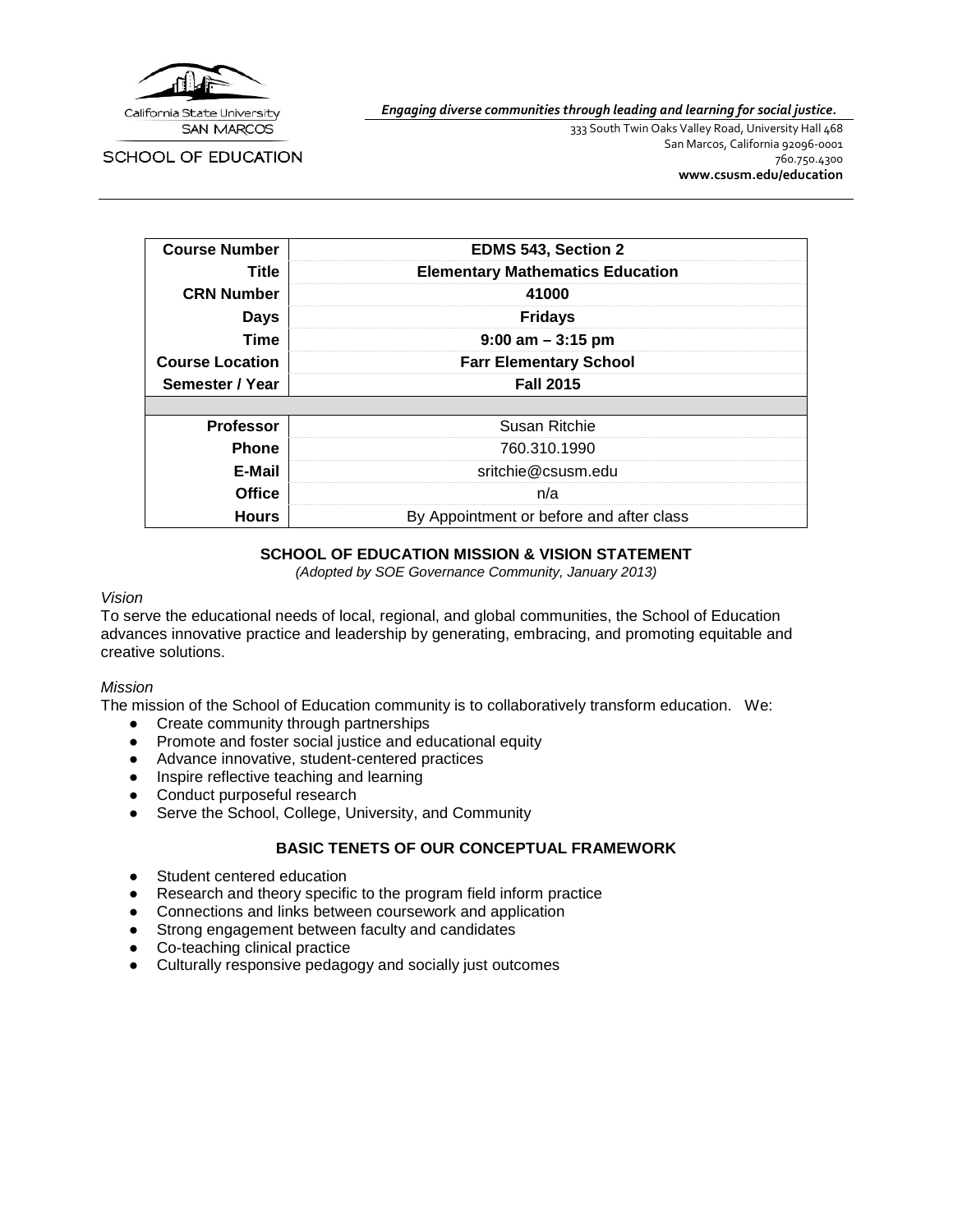## **COURSE DESCRIPTION**

This course focuses on curriculum development, methods, techniques, materials, planning, organization, and assessment in various elementary school curricula, and curriculum integration in mathematics. Methods of cross-cultural language and academic development will be integrated into the course. *Requires participation/observation in the public schools*.

### **Course Prerequisites**

Admission to the Multiple Subject Credential Program

### **Course Objectives**

Learning to teach mathematics well is challenging and, therefore, this course is but one stage in your process of becoming a mathematics teacher. We are expected to: (a) increase our skills of listening to students and asking questions, (b) develop an understanding of children's content specific thinking, (c) develop strategies to create a classroom environment that promotes the investigation and growth of mathematical ideas and to ensure the success of all students in multicultural settings, (d) deepen our understanding of the mathematics taught at the elementary school level, including such topics as place value, base systems, number theory, fractions, proportions, statistics, and algebra, (e) develop an understanding of the current issues and best practices in mathematics education, (f) develop a familiarity with the Common Core State Standards, (g) understand the nature, purposes, and application of mathematics assessment and its relationship with curriculum, teaching, and learning, and (h) learn to teach content specific concepts using effective and appropriate strategies, including the educational use of technology.

### **Credit Hour Policy Statement**

Per the University Credit Hour Policy, students are expected to spend a minimum of 11 hours outside of the classroom each week because this is a 3-unit course in an 8-week timeframe. The course has a few online sessions. The online tasks are designed to reflect an appropriate amount of time needed for the course credit.

# **REQUIRED TEXTS, MATERIALS AND ACCOUNTS**

### **Required Texts**

- Kamii, C. (2000). *Young children reinvent arithmetic: Implications of Piaget's theory* (2nd Ed.). New York: Teachers College Press. ISBN-13: 978-0807739044.
- California Department of Education (2010). *California common core state standards for mathematics*. Sacramento, CA: Author.<http://www.cde.ca.gov/ci/cc/>(PDF, free download)
- National Council of Teachers of Mathematics (NCTM) (2014). *Principles to actions: Ensuring mathematics success for all*. Reston, VA: Author.<http://www.nctm.org/PrinciplestoActions/> (eBook/PDF \$5 or print edition \$29)
- Selected chapters in Van de Walle, J. A., Karp, K. M., & Bay-Williams, J. M. (2013). *Elementary and middle school mathematics: Teaching developmentally* (8th ed.). Boston: Allyn & Bacon
- Several other readings are required and will be available for download.

#### **Recommended Texts**

- Burns, M. (2007). *About teaching mathematics: A K-8 resource* (3rd Ed.). Sausalito, CA: Math Solutions Publications.
- Carpenter, T. P., Fennema, E., Franke, M. L., Levi, L., & Empson, S. B. (1999). *Children's mathematics: Cognitively guided instruction*. Portsmouth, NH: Heinemann.
- Carpenter, T. P., Franke, M. L., & Levi, L. (2003). *Thinking mathematically: Integrating arithmetic & algebra in elementary school*. Portsmouth, NH: Heinemann.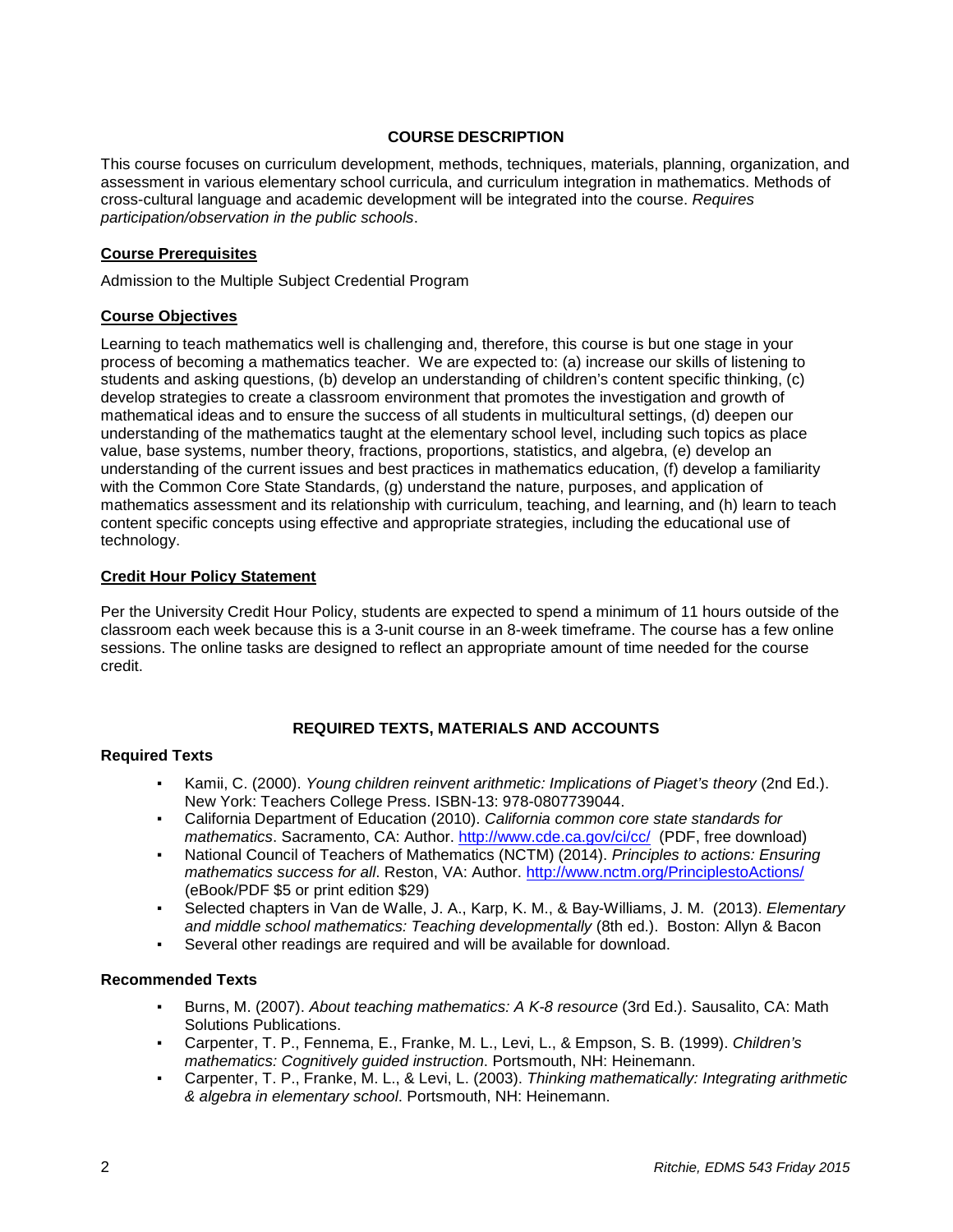- Empson, S. B., & Levi, L. (2011). *Extending children's mathematics: Fractions and decimals*. Portsmouth, NH: Heinemann.
- Parrish, Sherry (2010). *Number Talks: Helping children build mental math and computational strategies.* Sausalito, CA: Math Solutions Publications.
- NCTM's professional journal: Teaching Children Mathematics, see <http://www.nctm.org/publications/toc.aspx?jrnl=tcm>
- Smith, M. S., & Stein, M. K. (2011). *Five practices for orchestrating productive mathematics discussions*. Reston, CA: National Council of Teachers of Mathematics.

## **COURSE AND PROGRAM LEARNING OUTCOMES**

Upon successful completion of this course, teacher candidates will demonstrate the course objectives listed above, plus the two focused TPEs below.

### **Teacher Performance Expectation (TPE) Competencies**

The course objectives, assignments, and assessments have been aligned with the CTC standards for Multiple Subject Credential. This course is designed to help teachers seeking a California teaching credential to develop the skills, knowledge, and attitudes necessary to assist schools and district in implementing effective programs for all students. The successful candidate will be able to merge theory and practice in order to realize a comprehensive and extensive educational program for all students. You will be required to formally address the following TPEs in this course:

- TPE 1a-Subject Specific Pedagogical Skills for MS Teaching (Mathematics)
- TPE 2-Monitoring Student Learning During Instruction

Teacher candidates will also complete other courses, clinical practice, and additional requirements for the credential program. Upon successful completion of the program, teacher candidates will demonstrate the following competencies and dispositions:

#### **Authorization to Teach English Learners**

This credential program has been specifically designed to prepare teachers for the diversity of languages often encountered in California public school classrooms. The authorization to teach English learners is met through the infusion of content and experiences within the credential program, as well as additional coursework. Candidates successfully completing this program receive a credential with authorization to teach English learners. *(Approved by CCTC in SB 2042 Program Standards, August 02)*

#### **Teacher Performance Assessment**

Beginning July 1, 2008 all California credential candidates must successfully complete a state-approved Teacher Performance Assessment (TPA), as part of the credential program of preparation. During the 2015- 16 academic year the CSUSM credential programs will use either the CalTPA (California Teacher Performance Assessment) or the edTPA (Educative Teacher Performance Assessment).

Check with your program coordinator to determine which assessment is used for your credential program.

### **CalTPA**

To assist with your successful completion of the CalTPA, a series of informational seminars are offered over the course of the program. TPA related questions and logistical concerns are to be addressed during the seminars. Your attendance to TPA seminars will greatly contribute to your success on the assessment. The CalTPA Candidate Handbook, TPA seminar schedule, and other TPA support materials may be found on the SOE website: <http://www.csusm.edu/education/CalTPA/ProgramMaterialsTPA.html>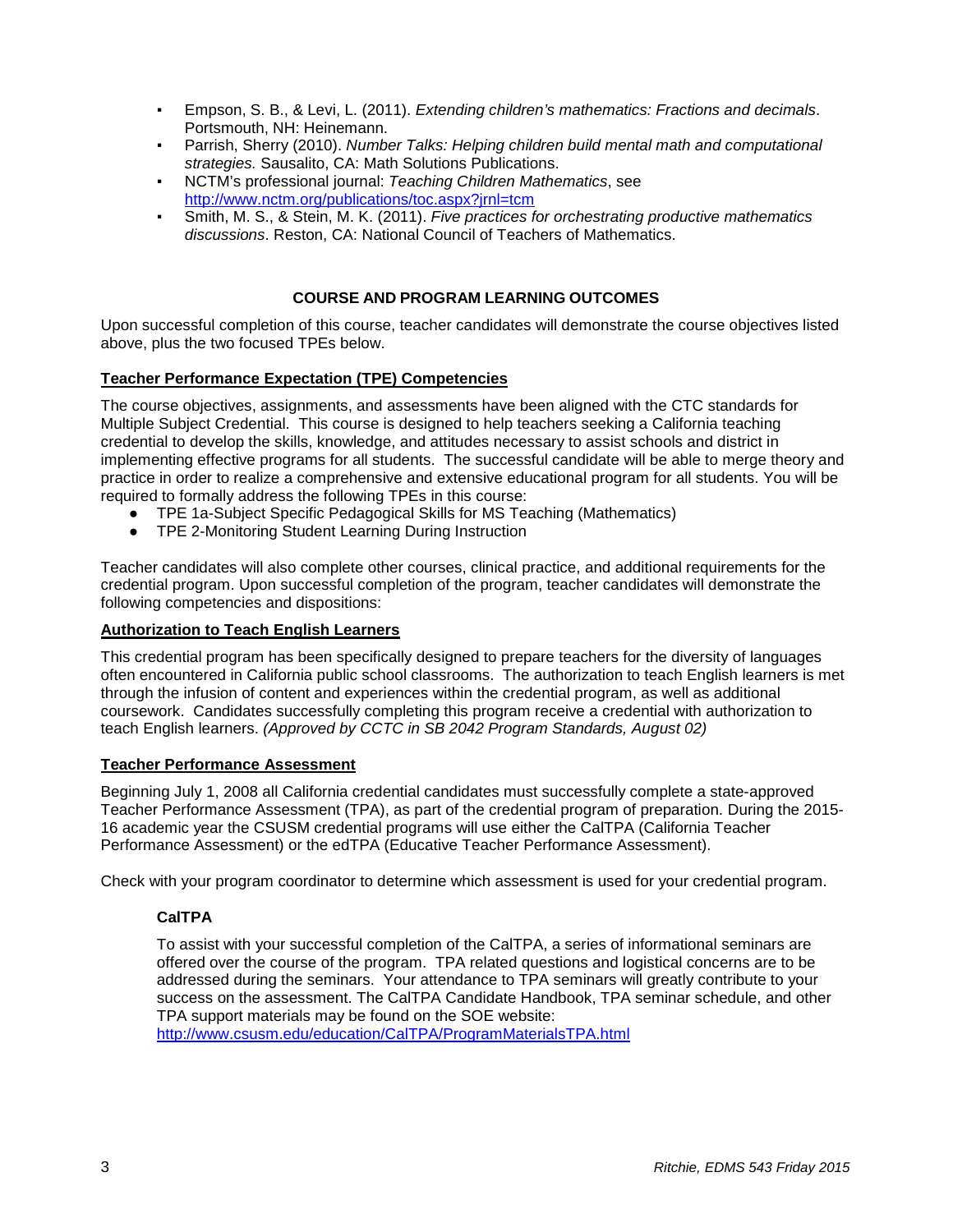### **edTPA**

Beginning in fall 2015, for newly entering initial candidates, the CSUSM assessment system is the edTPA. To assist with your successful completion of the edTPA, a capstone class is part of your curriculum. In this class edTPA related questions and logistical concerns are addressed. Additional support materials are available on the edTPA website: [http://www.edtpa.com/PageView.aspx?f=GEN\\_Candidates.html](http://www.edtpa.com/PageView.aspx?f=GEN_Candidates.html)

Additionally, to support your success in your credential program and with TPA, SOE classes use common pedagogical language, lesson plans (lesson designs), and unit plans (unit designs).

### **Assessment of Professional Dispositions**

Assessing a candidate's dispositions within a professional preparation program is recognition that teaching and working with learners of all ages requires not only specific content knowledge and pedagogical skills, but positive attitudes about multiple dimensions of the profession. The School of Education has identified six dispositions – social justice and equity, collaboration, critical thinking, professional ethics, reflective teaching and learning, and life-long learning—and developed an assessment rubric. For each dispositional element, there are three levels of performance - *unacceptable*, *initial target*, and *advanced target*. The description and rubric for the three levels of performance offer measurable behaviors and examples.

The assessment is designed to provide candidates with ongoing feedback for their growth in professional dispositions and includes a self-assessment by the candidate. The dispositions and rubric are presented, explained and assessed in one or more designated courses in each program as well as in clinical practice. Based upon assessment feedback candidates will compose a reflection that becomes part of the candidate's Teaching Performance Expectation portfolio. Candidates are expected to meet the level of *initial target* during the program.

#### **GENERAL CONSIDERATIONS**

## **School of Education Attendance Policy**

Due to the dynamic and interactive nature of courses in the School of Education, all candidates are expected to attend all classes and participate actively. At a minimum, candidates must attend more than 80% of class time, or s/he may not receive a passing grade for the course at the discretion of the instructor. Individual instructors may adopt more stringent attendance requirements. Should the candidate have extenuating circumstances, s/he should contact the instructor as soon as possible. *(Adopted by the COE Governance Community, December, 1997).*

**This course:** Teacher education is a professional preparation program. Therefore, candidates missing more than one class session (half day) cannot earn an A or A-. Candidates missing more than two class sessions cannot earn a B or B+. Candidates missing more than three classes cannot earn a C+. Arriving late or leaving early by more than 20 minutes counts as an absence. Notifying the instructor does not constitute an excuse. All assignments must be turned in on due date even in case of an absence.

#### **Students with Disabilities Requiring Reasonable Accommodations**

Students with disabilities who require reasonable accommodations must be approved for services by providing appropriate and recent documentation to the Office of Disabled Student Services (DSS). This office is located in Craven Hall 4300, and can be contacted by phone at (760) 750-4905, or TTY (760) 750- 4909. Students authorized by DSS to receive reasonable accommodations should meet with their instructor during office hours or, in order to ensure confidentiality, in a more private setting.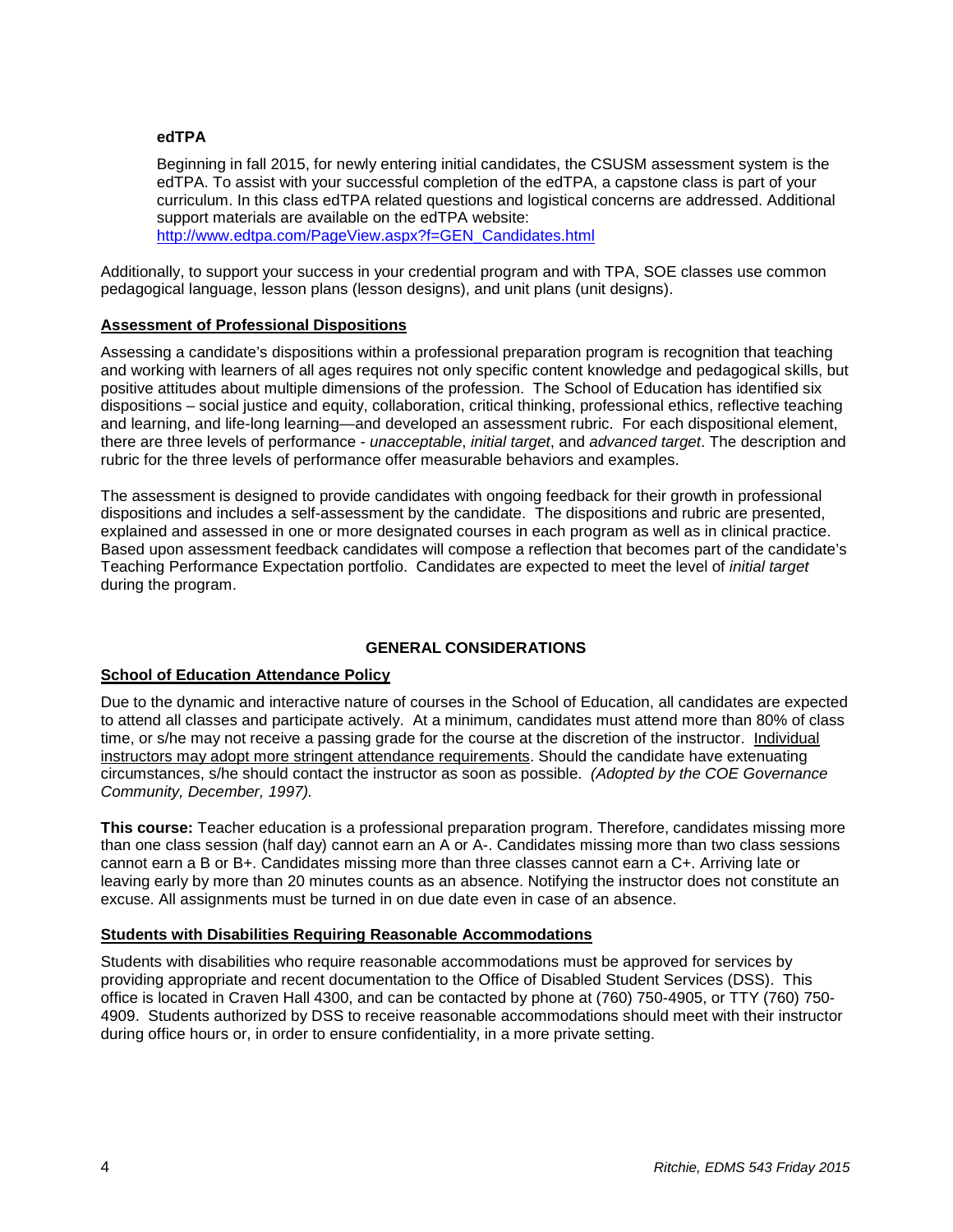## **All University Writing Requirement**

The CSUSM writing requirement of 2500 words is met through the completion of course assignments. Therefore, all writing will be looked at for content, organization, grammar, spelling, and format. For this class please use APA Manual, 6th edition (see a guide at [http://owl.english.purdue.edu/owl/section/2/10/\)](http://owl.english.purdue.edu/owl/section/2/10/). **CSUSM Academic Honesty Policy**

Students will be expected to adhere to standards of academic honesty and integrity, as outlined in the Student Academic Honesty Policy. All assignments must be original work, clear and error-free. All ideas/material that are borrowed from other sources must have appropriate references to the original sources. Any quoted material should give credit to the source and be punctuated accordingly.

Academic Honesty and Integrity: Students are responsible for honest completion and representation of their work. Your course catalog details the ethical standards and penalties for infractions. There will be zero tolerance for infractions. If you believe there has been an infraction by someone in the class, please bring it to the instructor's attention. The instructor reserves the right to discipline any student for academic dishonesty, in accordance with the general rules and regulations of the university. Disciplinary action may include the lowering of grades and/or the assignment of a failing grade for an exam, assignment, or the class as a whole.

Incidents of Academic Dishonesty will be reported to the Dean of Students. Sanctions at the University level may include suspension or expulsion from the University.

Refer to the full Academic Honesty Policy at[:](http://www.csusm.edu/policies/active/documents/Academic_Honesty_Policy.html)

[http://www.csusm.edu/policies/active/documents/Academic\\_Honesty\\_Policy.html](http://www.csusm.edu/policies/active/documents/Academic_Honesty_Policy.html)

### **Plagiarism**

As an educator, it is expected that each candidate will do his/her own work, and contribute equally to group projects and processes. Plagiarism or cheating is unacceptable under any circumstances. If you are in doubt about whether your work is paraphrased or plagiarized see the Plagiarism Prevention for Students website [http://library.csusm.edu/plagiarism/index.html.](http://library.csusm.edu/plagiarism/index.html) If there are questions about academic honesty, please consult the University catalog.

## **Necessary Technical Competency Required of Students**

This course has a few online sessions. To successfully complete online activities, you need to use Cougar Courses (download course documents, watch presentations and videos, upload your assignments, post discussion responses and reply to peers' posts, join online chats, etc.). You need to use e-mail effectively and know how to attach files. It is best that you know how to make minor configuration changes in a Web browser (change font sizes, open and close tabs, allow or disable pop-ups and plug-ins, enable Cookies and JavaScript, etc.). In addition, you are expected to use office applications (such as a word processor, a presentation tool, a spreadsheet tool, an image viewer, a PDF reader, etc.), engage in collaboration and file sharing (such as Dropbox and/or Google Drive & Apps), and apply Web literacy skills (conduct an effective search with a search engine, evaluate trustworthiness of web content, understand copyrights). Lastly, you may need to troubleshoot basic hardware and software problems.

## **Contact Information for Technical Support Assistance**

If you need any technical support, contact IITS Student Help Desk[:](http://www.csusm.edu/sth/) [http://www.csusm.edu/sth/.](http://www.csusm.edu/sth/)

## **Use of Technology**

Candidates are expected to demonstrate competency in the use of various forms of technology (i.e. word processing, electronic mail, Moodle, use of the Internet, and/or multimedia presentations). Specific requirements for course assignments with regard to technology are at the discretion of the instructor. Keep a digital copy of all assignments for use in your teaching portfolio. All assignments will be submitted online, and some will be submitted in hard copy as well. Details will be given in class.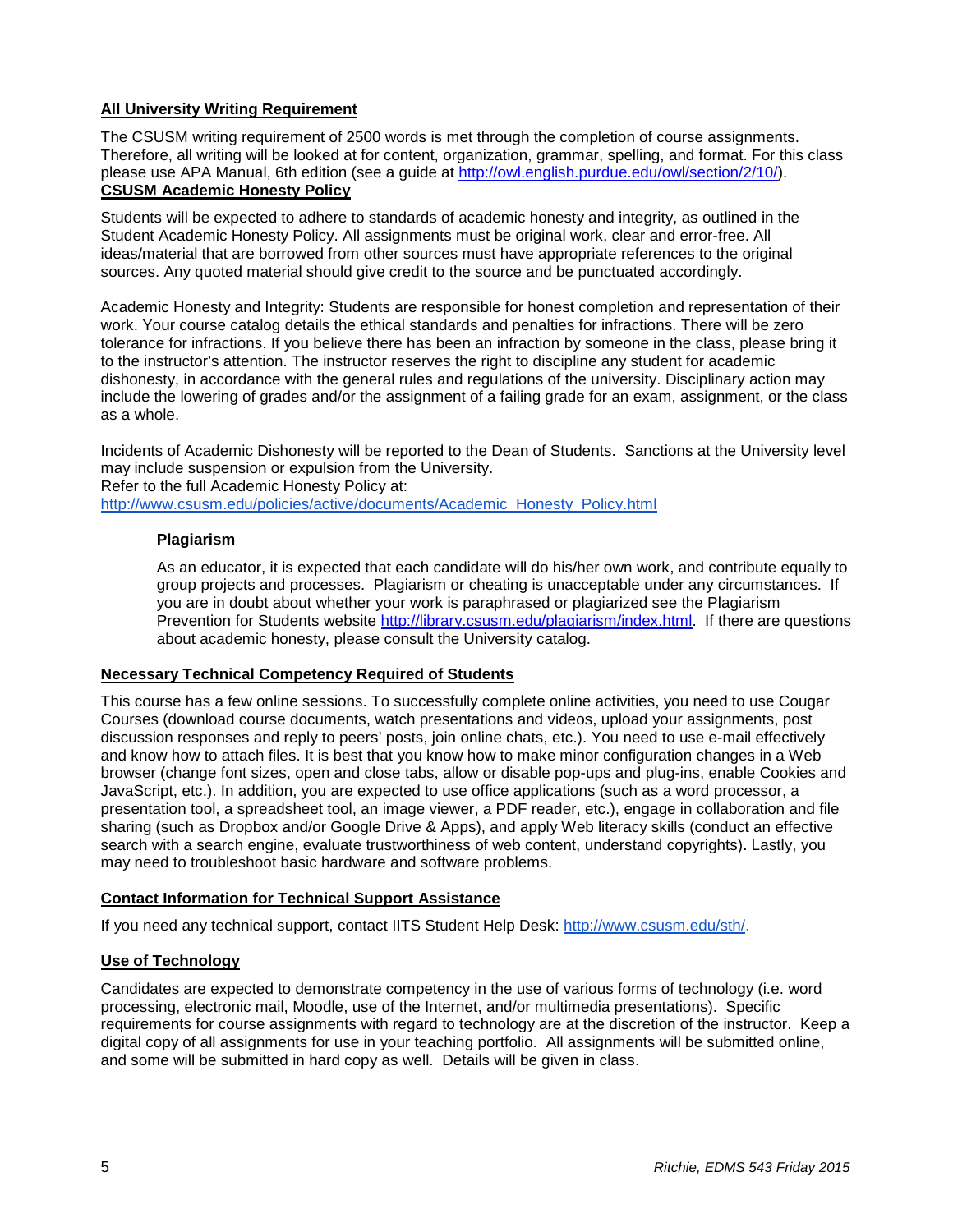## **Electronic Communication Protocol**

Electronic correspondence is a part of your professional interactions. If you need to contact the instructor, email is often the easiest way to do so. It is my intention to respond to all received e-mails in a timely manner. Please be reminded that e-mail and on-line discussions are a very specific form of communication, with their own nuances and etiquette. For instance, electronic messages sent in all upper case (or lower case) letters, major typos, or slang, often communicate more than the sender originally intended. With that said, please be mindful of all e-mail and on-line discussion messages you send to your colleagues, to faculty members in the School of Education, or to persons within the greater educational community. All electronic messages should be crafted with professionalism and care.

Things to consider:

- Would I say in person what this electronic message specifically says?
- How could this message be misconstrued?
- Does this message represent my highest self?
- Am I sending this electronic message to avoid a face-to-face conversation?

In addition, if there is ever a concern with an electronic message sent to you, please talk with the author in person in order to correct any confusion.

#### **COURSE REQUIREMENTS**

Teaching and learning require engaged and reflective participants. It is essential that you prepare carefully for class, be ready to discuss readings and assignments thoughtfully, and actively participate in all class activities. Here is a list of the assignments and requirements, followed by descriptions of each of them:

| <b>Assignment</b>                       | <b>Points</b> | <b>Due Date</b> |
|-----------------------------------------|---------------|-----------------|
| Mathematics autobiography               |               | 9/11            |
| Reflections                             | 20            | ongoing         |
| Unpacking standards                     | 5             | 9/25            |
| Clinical student interviews             | 20            | 9/18, 10/23     |
| Lesson design                           | 25            | 10/16           |
| Mathematics learning activity           | 10            | varies          |
| Online modules                          | 10            | varies          |
| Professional dispositions/participation | 10            | ongoing         |

*Mathematics Autobiography*—This assignment will not be graded but will count as part of your participation grade. This assignment has three components:

- (a) Make a drawing of what comes to mind when you think about mathematics (i.e., what mathematics is to you?). Provide a brief explanation of your drawing.
- (b) Define a mathematician. Write a one-paragraph definition. USE YOUR OWN WORDS AND DEFINITION. Do not use a dictionary or Wikipedia.
- (c) Write a 2-to-3-page reflection (double-spaced) on your experience as a mathematics student (you can start at kindergarten if you wish!). Position yourself concerning how "good" you are in math. Discuss your feelings about math and your perception of yourself as a math learner. Did you feel you were an active participant in your math classes, or you felt that you were mostly an outsider? Did you see personal meanings/purposes in math or just to get a grade and move on? If there has been a change in your view of math, please describe your old and new perspectives.

*Reflections*—Each week you will reflect on the readings, observations, or our class activities. You will submit a reflection *during class*. The focus will be on how you make sense of the information rather than a summary. The purpose of the reflections is to prepare you for class discussion and to reflect on your own experiences, beliefs, and theories about mathematics education. There will be time for discussion of the readings so it is imperative that you do the readings each week. The way in which you are asked to reflect may change week to week.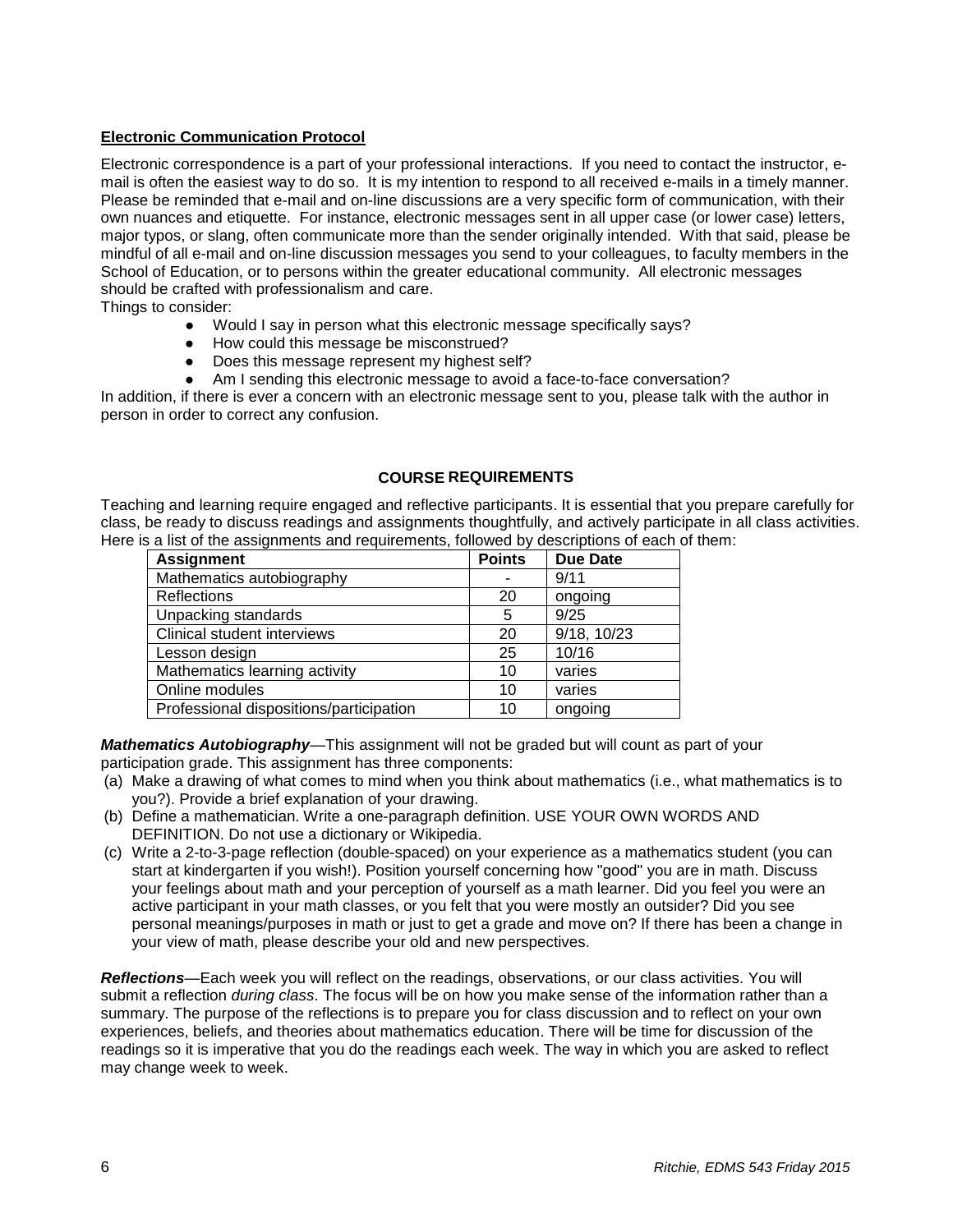*Unpacking Standards*—You will work by yourself or with peers and unpack selected California *Common Core State Standards for Mathematics* (CCSS-M). You will explore how the math concepts and skills progress through grade levels in a domain. You will also identify an example (activity, task, problem, or scenario) that addresses particular standards and explain how the example addresses some of the eight standards for mathematical practice.

*Clinical Student Interviews* – The purpose is to gain insight into students' mathematical thinking and understanding, to learn how to effectively pose questions and interpret the meaning of students' responses, and to provide you with an opportunity to interact with students. You will conduct two clinical interviews. In each interview, you will assess a student's understanding of mathematics and problem solving skills. Interview protocols with sample problems are provided, but you are encouraged to use your own invention with instructor approval. You will pose mathematical problems/tasks for the student to solve. You will ask the student to explain his or her thinking, so you may gain insight into his or her mathematical understanding and strategies. For each interview, you need to submit a 2-to-3-page reflective report. Please also include the student's written work (if available). In addition, you may need to share/present your interview findings in class. See the Student Interview Guidelines and a sample interview on Cougar Courses.

*Lesson Design*—You will design a *problem-based* math lesson. The lesson needs to focus on *student thinking* and *interaction* (Kamii, 2000). It needs to be aligned with Van de Walle's "teaching through problem solving" framework and requires a higher-level cognitive demand. You are strongly encouraged but not required to (1) implement the lesson in your clinical teaching classroom; (2) videotape the lesson implementation as it is a powerful means for an in-depth analysis of the effectiveness of the lesson and student learning.

*Mathematics Learning Activity (MLA)*. In the context of this course, a MLA is a math activity, task, game, problem, etc. that students can complete in 10-20 minutes. It is like a mini lesson, or a component of a larger lesson or unit. You will select or design a MLA and conduct it with (1) your fellow teacher candidates AND (2) a group of students in your tutoring or clinical practice classroom. In other words, you will conduct your MLA twice— once in the EDMS class and once in an elementary school classroom. Given the short time frame of the course, you may or may not be able to practice your MLA in the EDMS class before you do it with kids.

Both Kamii's (2000) and Van de Walle, et al.'s (2013) books have many good math learning activities. You may also design your own activity. You will need to talk to the classroom teacher and identify an appropriate MLA for the group of students. Your activity should be planned and/or adapted to show evidence of conceptual understanding or other higher-order thinking rather than merely memorization or procedures without understanding.

In the case of (2), videotaping your MLA and reflecting on students' learning and interaction are highly recommended but not required.

In the case of (1), we will get into MLA teams. Each team will have a date of presentation (see schedule below). You need to coordinate with your team members so that your MLAs will not be too similar. You will conduct your MLA with your peers that are not on the team in a learning center type format. For example, if your team has 5 members, there will be 5 math activities. Your team will set up 5 learning centers in our class. Each of you will conduct your activity at a learning center. The rest of the class will form into 5 groups, and they will rotate through the 5 learning centers/activities. It means that you have the opportunity to do your activity 5 times, and chances are you will modify the activity to meet the participants' needs. Each individual activity should take about 8-10 minutes (for your peer teacher candidates). Therefore, if the activity as the way it is described is too short or too long, you need to adapt it to fit the time frame.

After you have conducted your MLA, you need to submit a reflection.

**Online Modules**—There will be a few online sessions. You need to complete a learning module for each online session. The modules will be posted on Cougar Courses.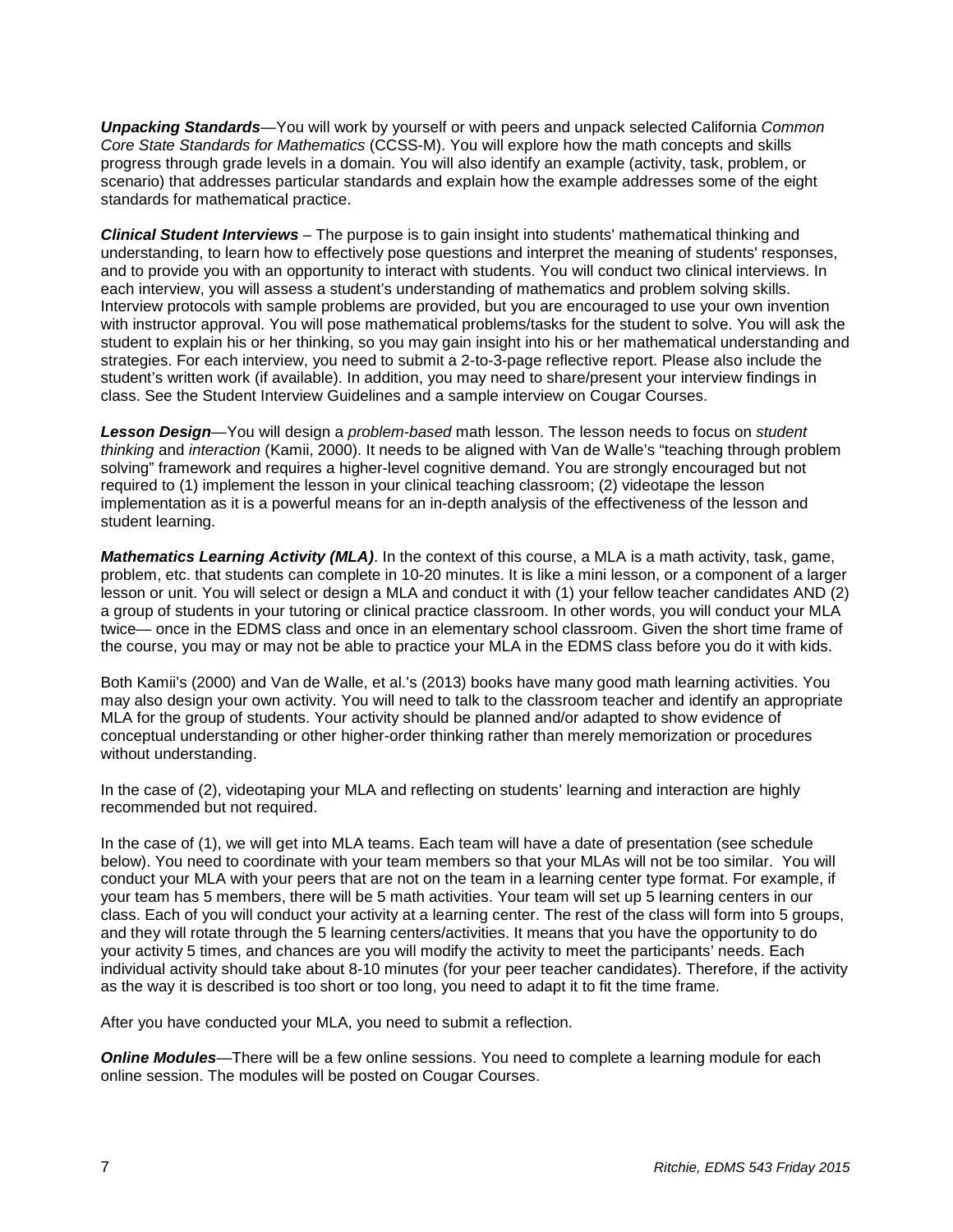*Professional Dispositions & Participation*—You are expected to actively participate in in-class and online discussions, group work, presentations, and hands-on activities throughout the course. A positive professional disposition includes a willingness to consider and discuss new ideas objectively, curiosity, perseverance, and seriousness about improving one's self as a teacher. It can also include a sense of humor and social intelligence (e.g., the tact and ability to make others feel comfortable and to contribute).

## **Assignment Policy**

All assignments, requirements, due dates, and scoring rubrics will be available through Cougar Courses. You are responsible to track your grades and progress in the course. In order to successfully complete this course, all assignments must be completed at an acceptable level noted on assignment directions and rubrics. Each written assignment is expected to have a clear organizational presentation and be free of grammar, punctuation, or spelling errors. There will be a reduction in points for the above-mentioned errors. All assignments are due by the beginning of class on the due date, unless specified otherwise. Reading reflections are typically due in class.

#### **Late Assignment Policy**

10% deduction for being one day late, 20% deduction two days late, 30% deduction three days late, and so on. After a week, no assignments will be accepted. If extraordinary circumstances occur, please contact the instructor BEFORE the deadline.

### **Grading Standards**

Final grades are calculated on the standard of:

| A: 93% - 100%     | A-: 90% - 92% | B+: 87% - 89% | B: 83% - 86%  |
|-------------------|---------------|---------------|---------------|
| $B - 80\% - 82\%$ | C+: 77% - 79% | C: 73% - 76%  | C-: 70% - 72% |
| $D: 60\% - 69\%$  | F: below 60   |               |               |

Failure to complete this course with a grade of C+ or higher will prohibit a teacher candidate from continuing the teaching credential program.